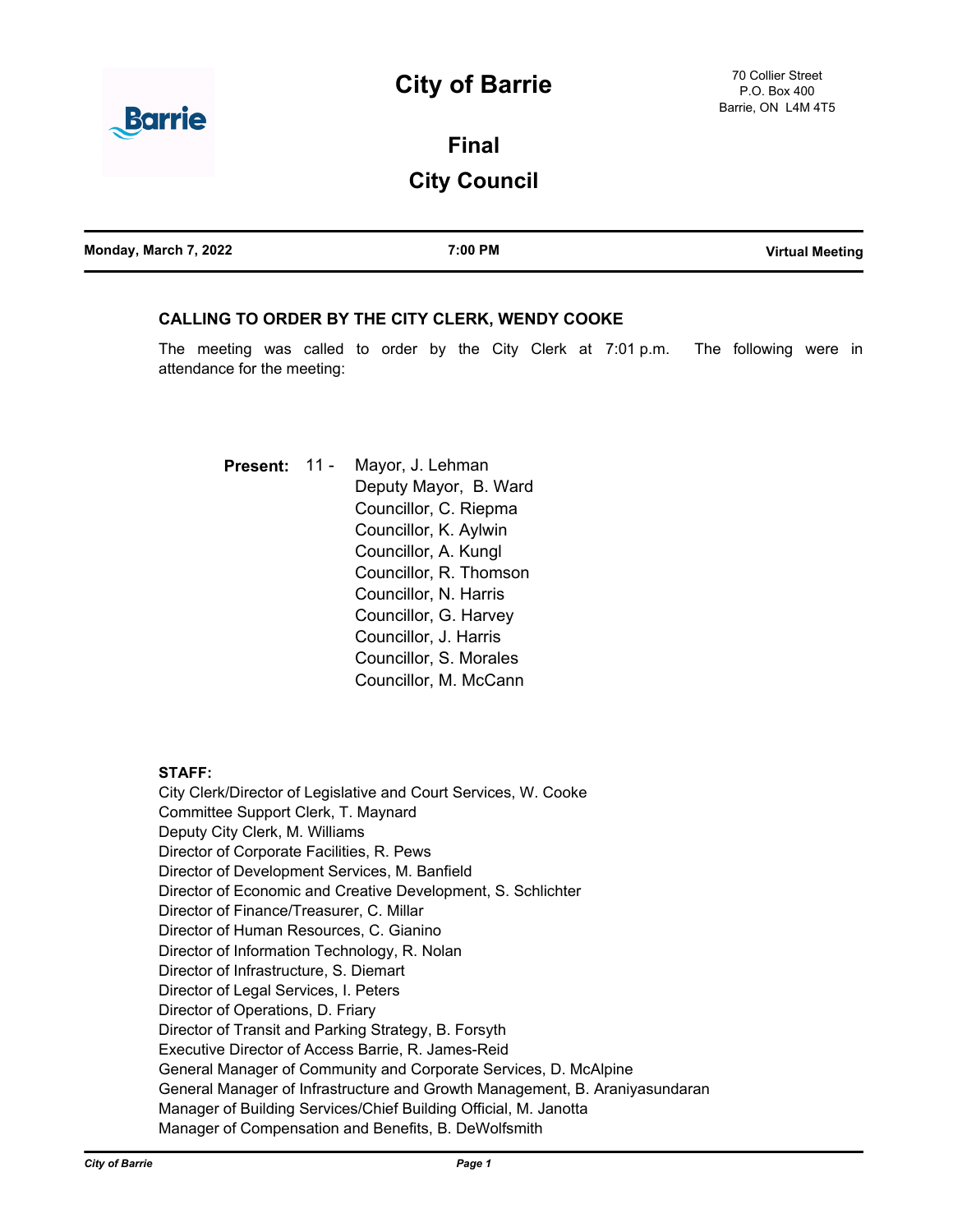Manager of Parks and Forestry, K. Bradley Manager of Corporate Asset Management, K. Oakley Service Desk Generalist, K. Kovacs.

# **PLAYING OF THE NATIONAL ANTHEM**

The National Anthem was played.

# **READING OF LAND ACKNOWLEDGMENT**

Mayor, J. Lehman read the Land Acknowledgement.

### **CONFIRMATION OF THE MINUTES**

**[22-A-025](http://barrie.ca.legistar.com/gateway.aspx?m=l&id=/matter.aspx?key=50236)** The Minutes of the City Council meeting held on February 14, 2022, were adopted as printed and circulated.

# **COMMITTEE REPORTS**

**[22-A-026](http://barrie.ca.legistar.com/gateway.aspx?m=l&id=/matter.aspx?key=50237)** General Committee Report dated February 28, 2022, Sections A, B, C, D, E, F and G.

# **SECTION "A" - TO BE RECEIVED**

Moved by: Deputy Mayor, B. Ward Seconded by: Councillor, R. Thomson

That Section "A" of the General Committee Report dated February 28, 2022, now circulated be received.

- **[22-G-027](http://barrie.ca.legistar.com/gateway.aspx?m=l&id=/matter.aspx?key=50224)** REPORT OF THE COUNCIL COMPENSATION REVIEW COMMITTEE DATED JANUARY 7, 2022
- **[22-G-028](http://barrie.ca.legistar.com/gateway.aspx?m=l&id=/matter.aspx?key=50225)** REPORT OF THE COUNCIL COMPENSATION REVIEW COMMITTEE DATED FEBRUARY 4, 2022
- **[22-G-029](http://barrie.ca.legistar.com/gateway.aspx?m=l&id=/matter.aspx?key=50207)** REPORT OF THE CITY BUILDING COMMITTEE DATED FEBRUARY 8, 2022
- **[22-G-030](http://barrie.ca.legistar.com/gateway.aspx?m=l&id=/matter.aspx?key=50226)** REPORT OF THE COUNCIL COMPENSATION REVIEW COMMITTEE DATED FEBRUARY 11, 2022

### **CARRIED**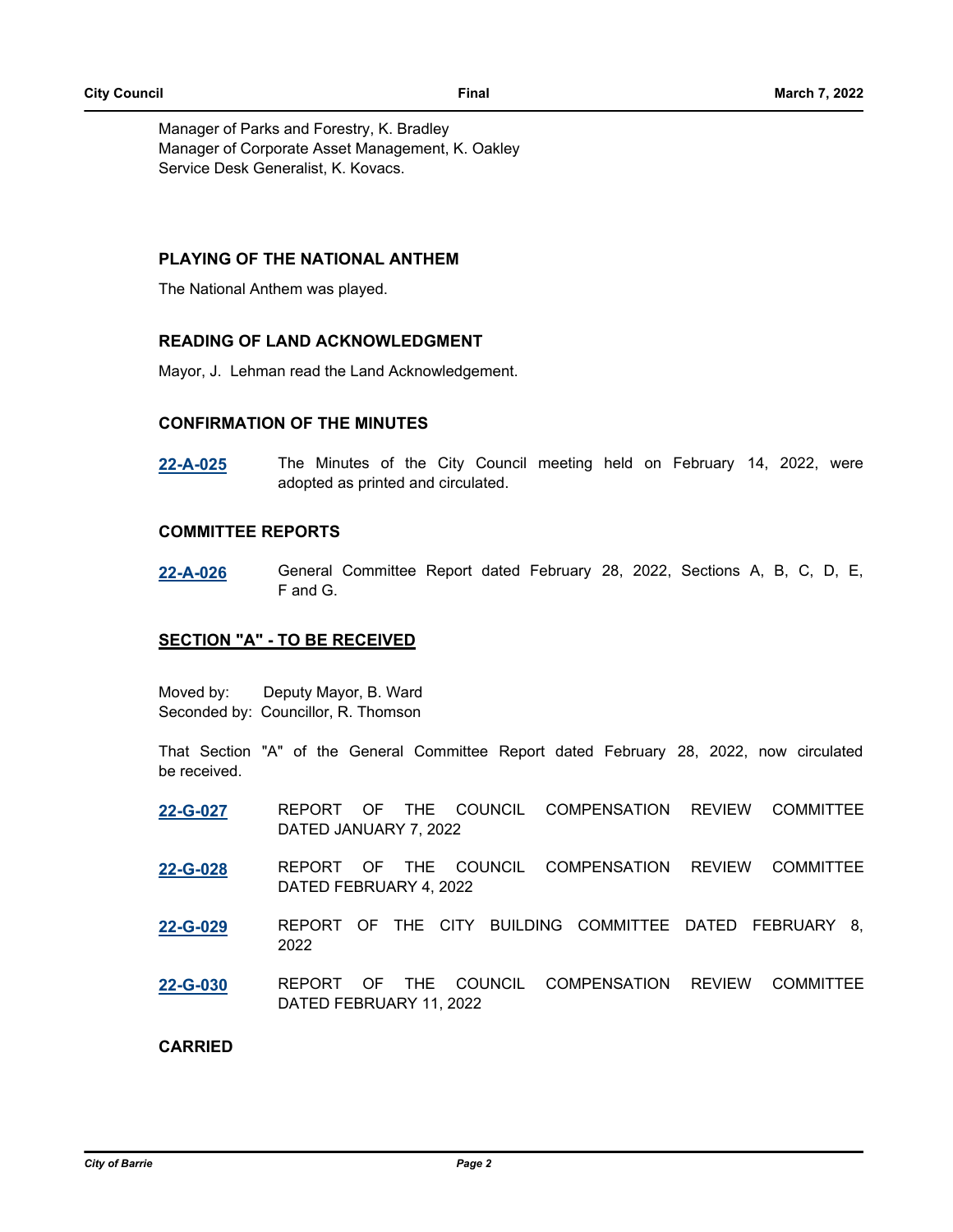# **SECTION "B" - TO BE ADOPTED**

Moved by: Deputy Mayor, B. Ward Seconded by: Councillor, R. Thomson

That Section "B" of the General Committee Report dated February 28, now circulated be adopted.

- **[22-G-031](http://barrie.ca.legistar.com/gateway.aspx?m=l&id=/matter.aspx?key=50043)** APPROVAL OF WASTEWATER ASSET MANAGEMENT PLAN
- **[22-G-032](http://barrie.ca.legistar.com/gateway.aspx?m=l&id=/matter.aspx?key=49894)** MUNICIPAL HERITAGE REGISTER 72 BURTON AVENUE
- **[22-G-033](http://barrie.ca.legistar.com/gateway.aspx?m=l&id=/matter.aspx?key=50127)** BIKE THE NIGHT
- **[22-G-034](http://barrie.ca.legistar.com/gateway.aspx?m=l&id=/matter.aspx?key=50052)** INVESTIGATION POTENTIAL SPONSORSHIP OPPORTUNITIES BETWEEN BARRIE AND DISTRICT REALTORS ASSOCIATION (BDAR) AND HERITAGE BARRIE COMMITTEE
- **[22-G-035](http://barrie.ca.legistar.com/gateway.aspx?m=l&id=/matter.aspx?key=50164)** ECONOMIC RECOVERY PROGRAMS 2022 PATIOS, OPEN AIR DUNLOP, BUSINESS IN THE PARKS
- **[22-G-036](http://barrie.ca.legistar.com/gateway.aspx?m=l&id=/matter.aspx?key=50088)** 2021/2022 ONTARIO GAS TAX FUNDING AGREEMENT
- **[22-G-037](http://barrie.ca.legistar.com/gateway.aspx?m=l&id=/matter.aspx?key=50203)** INVITATION TO PRESENT ROYAL VICTORIA REGIONAL HEALTH CENTRE (RVH)
- **[22-G-038](http://barrie.ca.legistar.com/gateway.aspx?m=l&id=/matter.aspx?key=50204)** PARKING RESTRICTIONS DAVIDSON STREET
- **[22-G-039](http://barrie.ca.legistar.com/gateway.aspx?m=l&id=/matter.aspx?key=50219)** RESIDENT MOBILE APP

# **CARRIED**

# **SECTION "C" - TO BE ADOPTED**

Moved by: Deputy Mayor, B. Ward Seconded by: Councillor, R. Thomson

That Section "C" of the General Committee Report dated February 28, 2022, now circulated be adopted.

**[22-G-040](http://barrie.ca.legistar.com/gateway.aspx?m=l&id=/matter.aspx?key=49908)** BARRIE ARTS ADVISORY COMMITTEE MANDATE/STRATEGIC **PRIORITIES** 

# **CARRIED**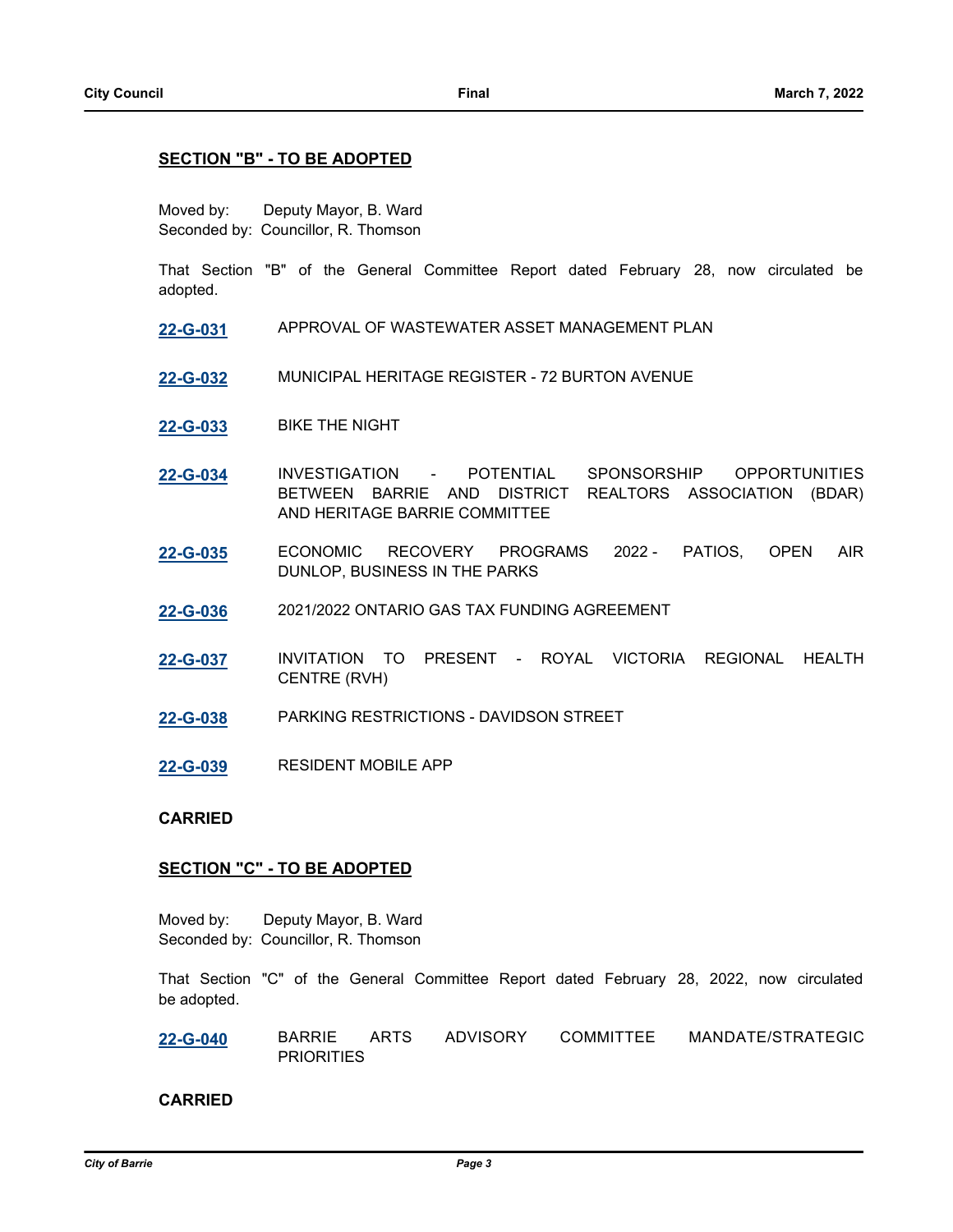# **SECTION "D" - TO BE ADOPTED**

Moved by: Deputy Mayor, B. Ward Seconded by: Councillor, R. Thomson

That Section "D" of the General Committee Report dated February 28, 2022, now circulated be adopted.

**[22-G-041](http://barrie.ca.legistar.com/gateway.aspx?m=l&id=/matter.aspx?key=50228)** REPORT OF THE COUNCIL COMPENSATION REVIEW COMMITTEE

# **AMENDMENT #1**

Moved by: Councillor, R. Thomson Seconded by: Councillor, J. Harris

That motion 22-G-041 of Section "D" of the General Committee Report dated February 28, 2022 be amended by deleting the following words in paragraph 2 c):

"and Members of Council"

### **CARRIED**

Upon question of the adoption of the original motion moved by Deputy Mayor, B. Ward and seconded Councillor, R. Thomson it was **CARRIED AS AMENDED BY AMENDMENT #1.**

# **SECTION "E" - TO BE ADOPTED**

Moved by: Deputy Mayor, B. Ward Seconded by: Councillor, R. Thomson

That Section "E" of the General Committee Report dated February 28, 2022, now circulated be adopted.

**[22-G-042](http://barrie.ca.legistar.com/gateway.aspx?m=l&id=/matter.aspx?key=50142)** INVESTIGATION TO CONSTRUCT PROFESSIONAL GRADE PICKLEBALL COURTS

# **AMENDMENT #1**

Moved by: Councillor, A.M. Kungl Seconded by: Deputy Mayor, B. Ward

That motion 22-G-042 of Section "E" of the General Committee Report dated February 28, 2022 be amended to add the following paragraph:

"2. That an Outdoor Racquet Sports Strategy that would provide direction on outdoor pickleball and tennis recreation facilities across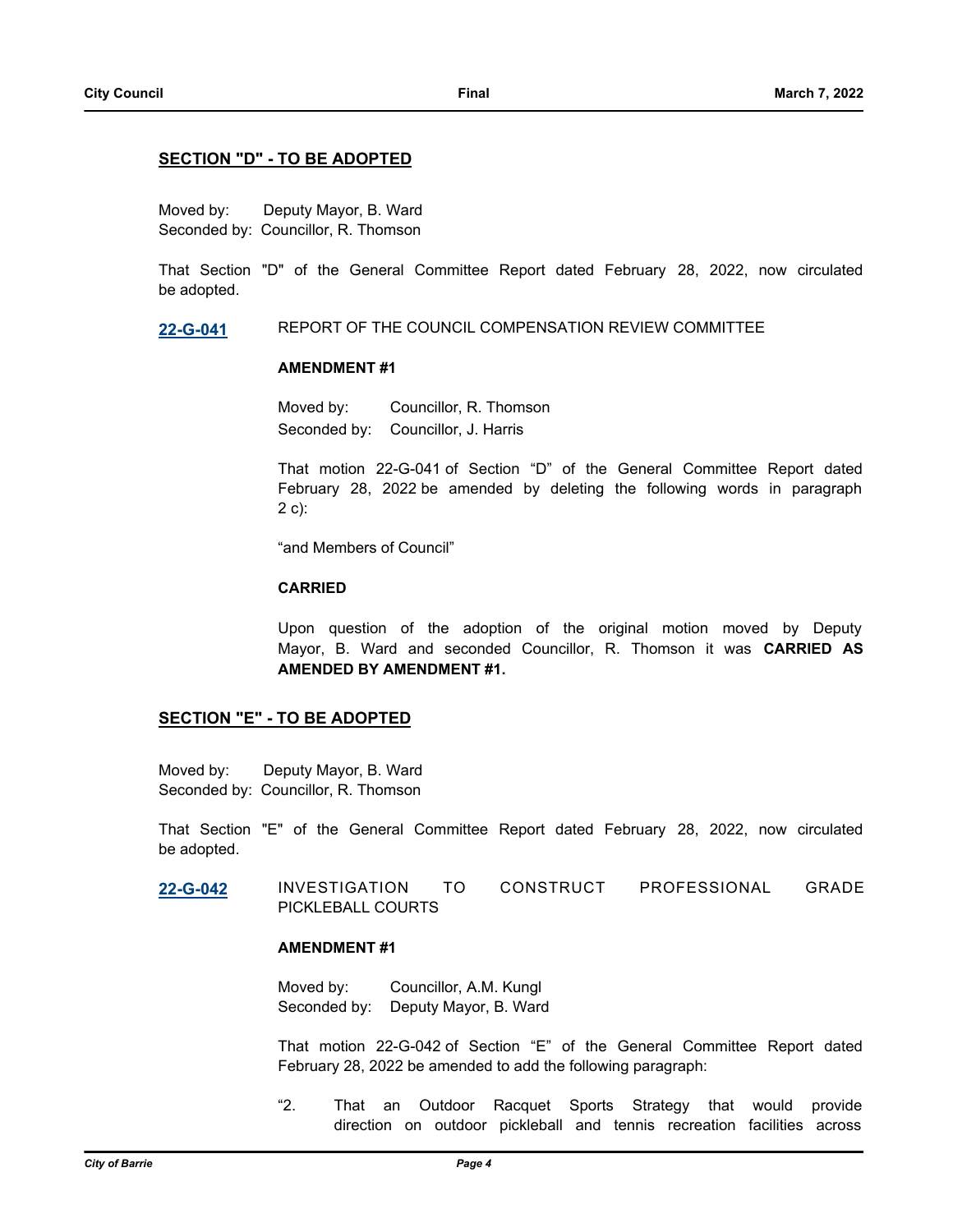the City be included in the 2023 Capital Budget for Council's consideration."

### **CARRIED**

Upon question of the adoption of the original moved by Deputy Mayor, B. Ward and seconded by Councillor, R. Thomson, the motion was **CARRIED AS AMENDED BY AMENDMENT #1.**

# **SECTION "F" - TO BE ADOPTED**

Moved by: Deputy Mayor, B. Ward Seconded by: Councillor, R. Thomson

That Section "F" of the General Committee Report dated February 28, 2022, now circulated be adopted.

**[22-G-043](http://barrie.ca.legistar.com/gateway.aspx?m=l&id=/matter.aspx?key=50066)** NO PARKING ANY TIME - PEPIN COURT (WARD 10)

### **CARRIED**

# **SECTION "G" - TO BE ADOPTED**

Moved by: Deputy Mayor, B. Ward Seconded by: Councillor, R. Thomson

That Section "G" of the General Committee Report dated February 28, 2022, now circulated be adopted.

- **[22-G-044](http://barrie.ca.legistar.com/gateway.aspx?m=l&id=/matter.aspx?key=50159)** WATER OPERATIONS BRANCH 2021 DRINKING WATER SYSTEM REPORTS
- **[22-G-045](http://barrie.ca.legistar.com/gateway.aspx?m=l&id=/matter.aspx?key=50206)** COMMUNITY ART PROJECT
- **[22-G-046](http://barrie.ca.legistar.com/gateway.aspx?m=l&id=/matter.aspx?key=50241)** REQUEST TO THE PROVINCE OF ONTARIO FOR A PLAN OF ACTION TO ADDRESS JOINT AND SEVERAL LIABILITY

# **AMENDMENT #1**

Moved by: Councillor, C. Riepma Seconded by: Deputy Mayor, B. Ward

That motion 22-G-046 of Section "G" of the General Committee Report dated February 28, 2022 concerning a Request to the Province of Ontario for a Plan of Action to Address Joint and Several Liability be deleted and replaced with the following: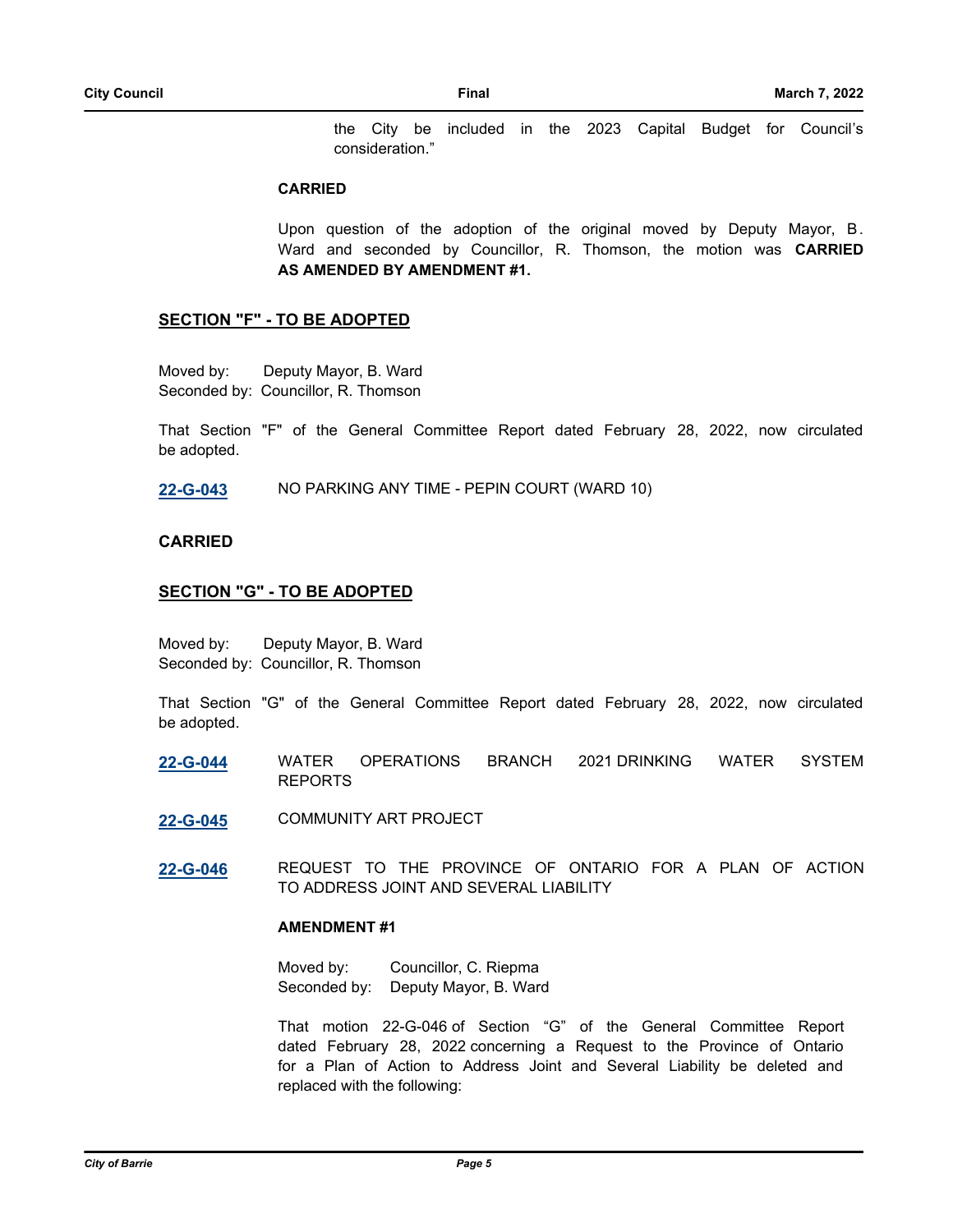**WHEREAS** the cost of municipal insurance in the Province of Ontario has continued to increase with especially large increases going into 2022; and

**WHEREAS** Joint and Several Liability continues to ask property taxpayers to carry the lion's share of a damage award when a municipality is found at minimum fault; and

**WHEREAS** these increases are unsustainable and unfair and eat at critical municipal services; and

**WHEREAS** the Association of Municipalities of Ontario outlined seven recommendations to address insurance issues including:

- 1. That the Provincial Government adopt a model of full proportionate liability to replace joint and several liability.
- 2. Implement enhancements to the existing limitations period including the continued applicability of the existing 10-day rule on slip and fall cases given recent judicial interpretations and whether a 1 year limitation period may be beneficial.
- 3. Implement a cap for economic loss awards.
- 4. Increase the catastrophic impairment default benefit limit to \$2 million and increase the third-party liability coverage to \$2 million in government regulated automobile insurance plans.
- 5. Assess and implement additional measures which would support lower premiums or alternatives to the provision of insurance services by other entities such as nonprofit insurance reciprocals.
- 6. Compel the insurance industry to supply all necessary financial evidence including premiums, claims and deductible limit changes which support its own and municipal arguments as to the fiscal impact of joint and several liability.
- 7. Establish a provincial and municipal working group to consider the above and put forward recommendations to the Attorney General;

**NOW THEREFORE BE IT RESOLVED** that the Council for the Corporation of the City of Barrie call on the Province of Ontario to immediately review these recommendations despite COVID 19 delays, as insurance premiums will soon be out of reach for many communities and

**BE IT FURTHER RESOLVED** that this motion be provided to the Honourable Doug Ford, Premier of Ontario, the Honourable Peter Bethlenfalvy, Minister of Finance, the Honourable Doug Downey, Attorney General of Ontario and MMP for Barrie-Springwater, the Honourable Andrea Khanjin, MPP for Barrie-Innisfil, and all Ontario municipalities.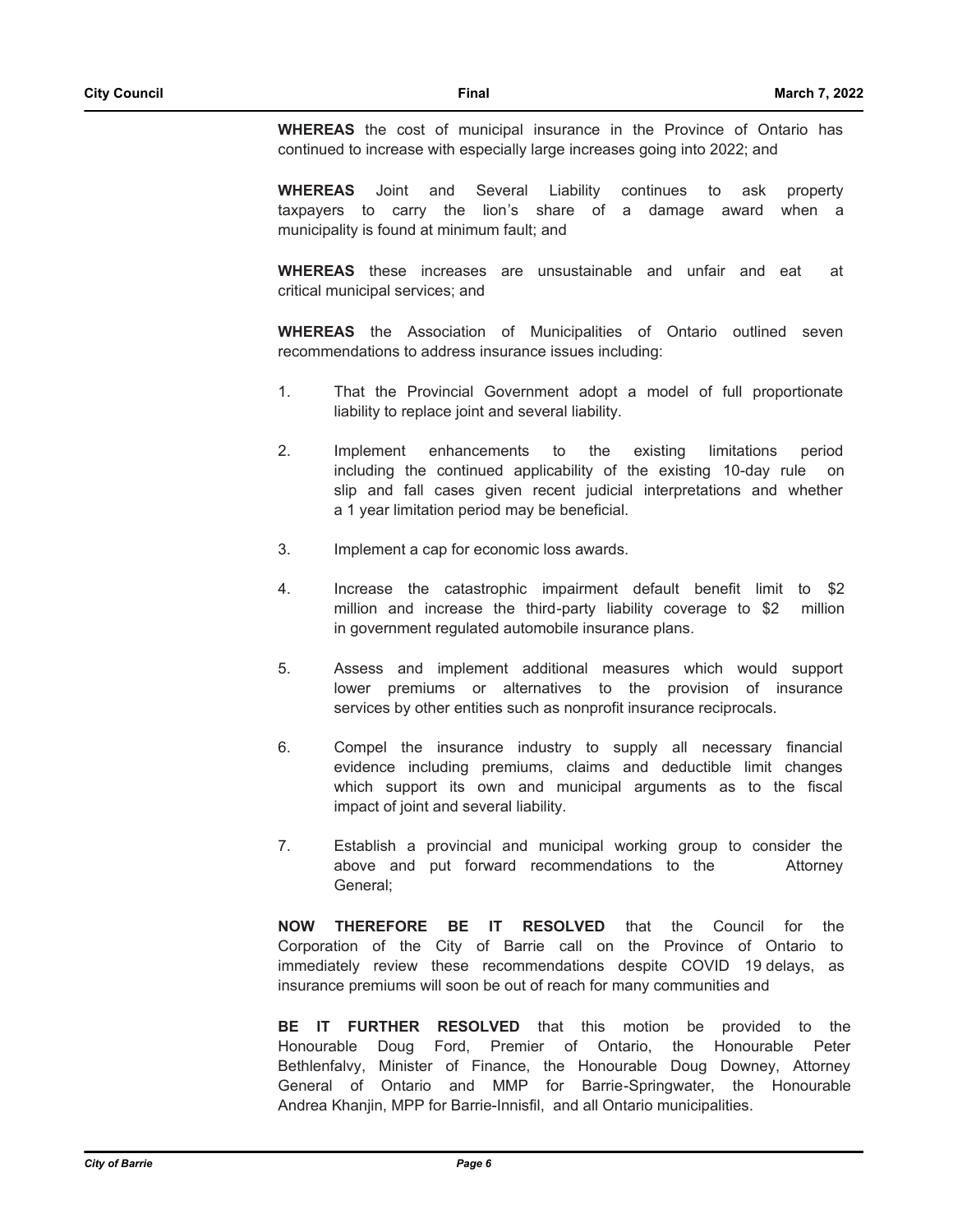#### **CARRIED**

Upon question of the original motion, moved by Deputy Mayor, B. Ward and seconded by Councillor, R. Thomson, the motion **CARRIED AS AMENDED BY AMENDMENT #1.**

### **PRESENTATIONS**

**[22-A-027](http://barrie.ca.legistar.com/gateway.aspx?m=l&id=/matter.aspx?key=50266) PRESENTATION BY THE INTERNATIONAL RELATIONS COMMITTEE CONCERNING THE LAUNCH OF THE INTERNATIONAL PARTNERS WEBSITE**

> Dave Morrison, Chair, International Relations Committee, and Ciaran Byles-Ho, Website Developer provided a presentation concerning the launch of the Barrie International Partners Website. They discussed slides concerning the following topics:

- The purpose of the new website and the information on the site;
- An overview of the Youth Ambassadors and Global Perspectives interchange and exchange programs;
- An overview of Barrie's partner cities; and
- A demonstration and walkthrough of the website.

# **[22-A-028](http://barrie.ca.legistar.com/gateway.aspx?m=l&id=/matter.aspx?key=50268) PRESENTATION BY THE ROYAL VICTORIA REGIONAL HEALTH CENTRE (RVH) CONCERNING AN UPDATE ON THE RVH CAPITAL PLANS**

Janice Skot, President and Chief Executive Officer, and Charlotte Wallis, Chair, Board of Directors, of the Royal Victoria Regional Health Centre provided a presentation concerning an update on the RVH capital plans . They discussed slides concerning the following topics:

- An overview of the shared history of growth between the City of Barrie and RVH;
- The RVH's proposed two-site, integrated hospital model and the projected bed growth;
- An overview of planned future community consultation with respect to the development of the site plan;
- The annual economic impact of RVH in the Barrie community and the anticipated economic impact of future construction;
- An overview of the Provincial Capital Planning Process and its stages; and
- Statistics concerning population health and root causes of chronic conditions.

# **ENQUIRIES**

A member of Council addressed enquires to City staff and received responses.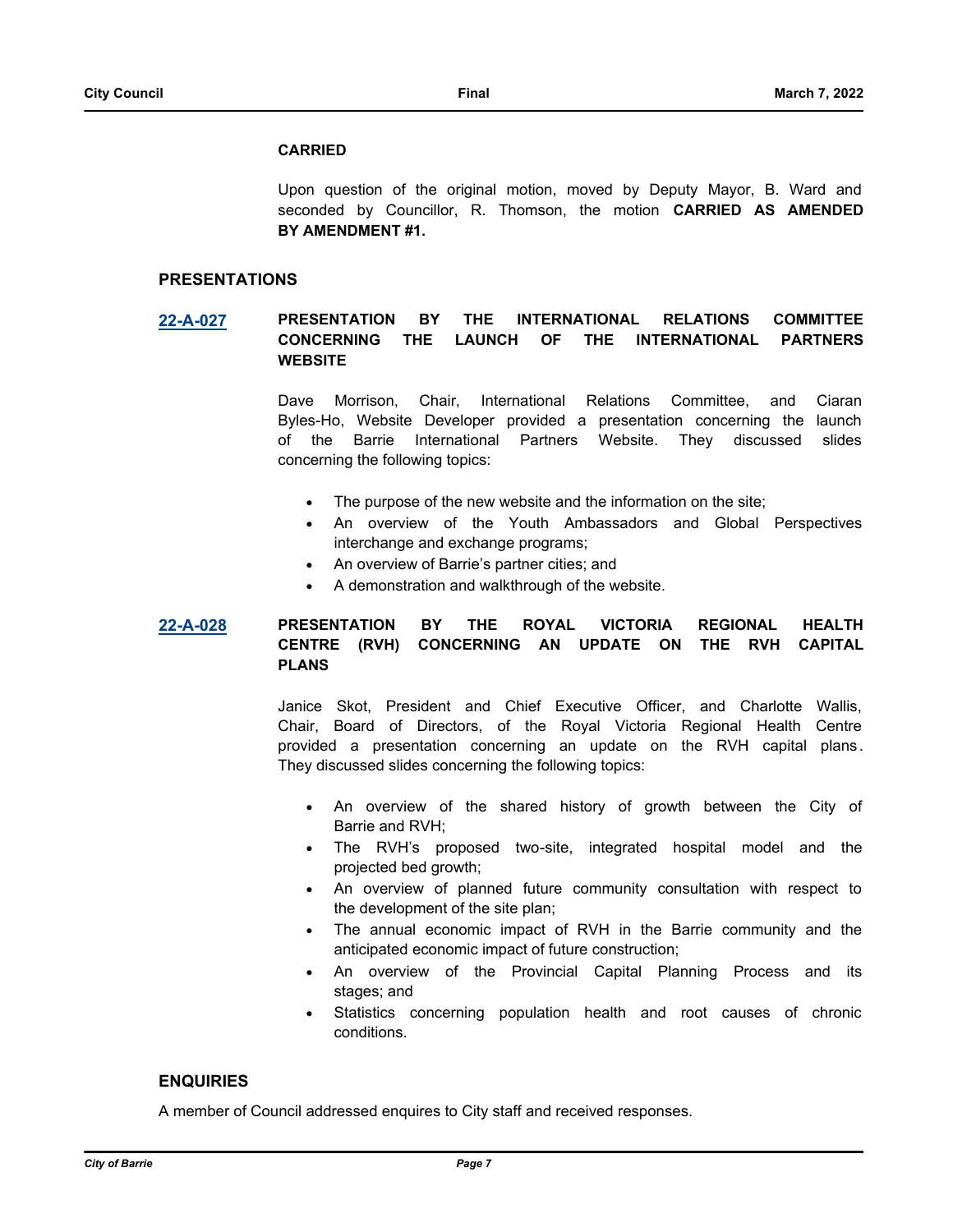# **ANNOUNCEMENTS**

Members of Council provided announcements concerning a number of matters.

# **BY-LAWS**

Moved by: Deputy Mayor, B. Ward Seconded by: Councillor, R. Thomson

That leave be granted to introduce the following Bills and this Bills be read a first, second and third time this day and finally passed:



# **2022-011 Bill #011**

A By-law of The Corporation of the City of Barrie to amend By-law 2009-141, a land use control by-law to regulate the use of land, and the erection, use, bulk, height, location and spacing of buildings and structures in the City of Barrie**.** (By-law 2019-039) (Removal of Holding Provision - Mason Homes Ltd., 410 Yonge Street and 343 Little Avenue) (File: D30-024-2021) (Note: Memorandum A3 listed on the Circulation List dated March 7, 2022)

#### **[BY-LAW](http://barrie.ca.legistar.com/gateway.aspx?m=l&id=/matter.aspx?key=50200)  Bill #012**

A By-law of The Corporation of The City of Barrie to expropriate the lands described as Part of Lots 21 and 22, Plan 51M-401, being Parts 6, 7 and 8 on Plan 51R-43083, City of Barrie, County of Simcoe; being part of PIN's 58733- 1004(LT) and 58733-1002(LT). (21-G-282) (Expropriation - 356 and 366 Bryne Drive) (Bryne Drive Transportation Improvements - Harvie Road to Caplan Avenue, EN1277) (Ward 7) (File: L07-1186)

#### **[BY-LAW](http://barrie.ca.legistar.com/gateway.aspx?m=l&id=/matter.aspx?key=50243)  Bill #013**

**2022-013**

**2022-012**

A By-law of The Corporation of the City of Barrie with respect to the establishment and requirement of the payment of fees for information, services, activities and use of City property and to repeal By-law 2021-020, as amended. (21-G-280) (2022 Business Plan) (EMT005-21) (File: F05)

#### **[BY-LAW](http://barrie.ca.legistar.com/gateway.aspx?m=l&id=/matter.aspx?key=50257)  Bill #014**

```
2022-014
```
A By-law of The Corporation of the City of Barrie to amend By-law 89-86 being a by-law to designate private roadways as Emergency Fire Routes along which no parking of vehicles shall be permitted. (05-G-514) (Fire Routes - 110 Fairview Road and 12 Kozlov Road) (File: P00)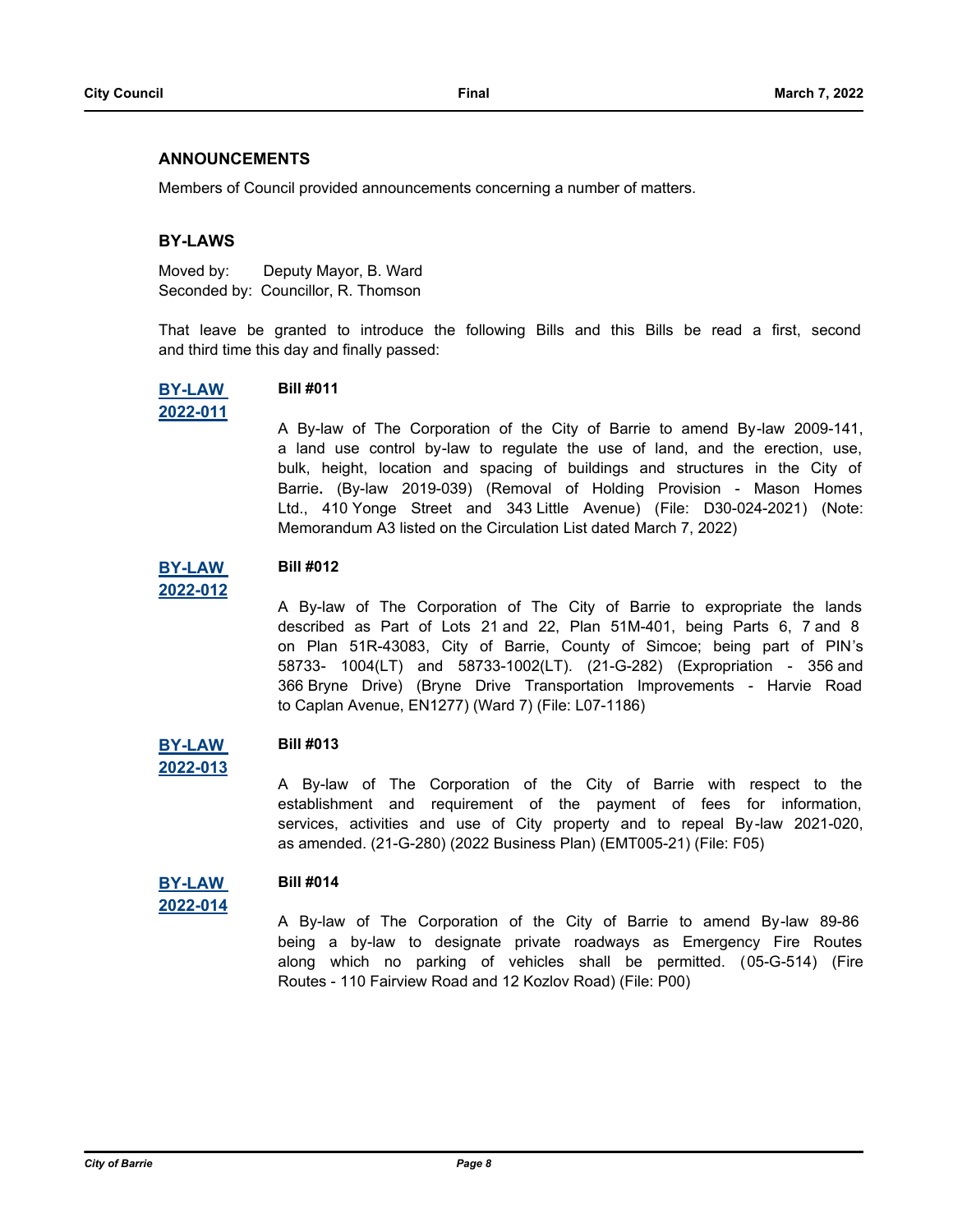#### **[BY-LAW](http://barrie.ca.legistar.com/gateway.aspx?m=l&id=/matter.aspx?key=50199)  2022-015 Bill #016**

A By-law of The Corporation of The City of Barrie to expropriate the lands described as Part of Lot 23, Plan 51M-401, being Parts 4 and 5 on Plan 51R-43083, City of Barrie, County of Simcoe; being part of PIN 58733-1007(LT). (21-G-282) (Expropriation - 346 Bryne Drive) (Bryne Drive Transportation Improvements - Harvie Road to Caplan Avenue, EN1277) (Ward 7) (File: L07-1185)

# **CARRIED UNANIMOUSLY**

Moved by: Deputy Mayor, B. Ward Seconded by: Councillor, R. Thomson

That leave be granted to introduce the following Bill and this Bill be read a first, second and third time this day and finally passed:

#### **[BY-LAW](http://barrie.ca.legistar.com/gateway.aspx?m=l&id=/matter.aspx?key=50259)  Bill #015**

# **2022-016**

A By-law of The Corporation of the City of Barrie with respect to the adoption of an Official Plan and to repeal By-law 2009-113, as amended. (22-P-006 and 22-P-007 as amended) (Proposed City of Barrie Official Plan and Municipal Comprehensive Review) (File: DEV001-22) (File: D08-2018-OP)

**Councillor, S. Morales declared a potential pecuniary interest on the foregoing matter as he could be financially impacted in the future as a portion pertains to affordable housing. He did not participate or vote on the forgoing matter. He left the virtual City Council meeting.**

# **CARRIED UNANIMOUSLY**

# **CONFIRMATION BY-LAW**

Moved by: Deputy Mayor, B. Ward Seconded by: Councillor, R. Thomson

That leave be granted to introduce the following Bill and this Bill be read a first, second and third time this day and finally passed:

#### **[BY-LAW](http://barrie.ca.legistar.com/gateway.aspx?m=l&id=/matter.aspx?key=50275)  Bill #017**

**2022-017**

A By-law of The Corporation of the City of Barrie to confirm the proceedings of Council at its meeting held on the 7th day of March, 2022.

### **CARRIED UNANIMOUSLY**